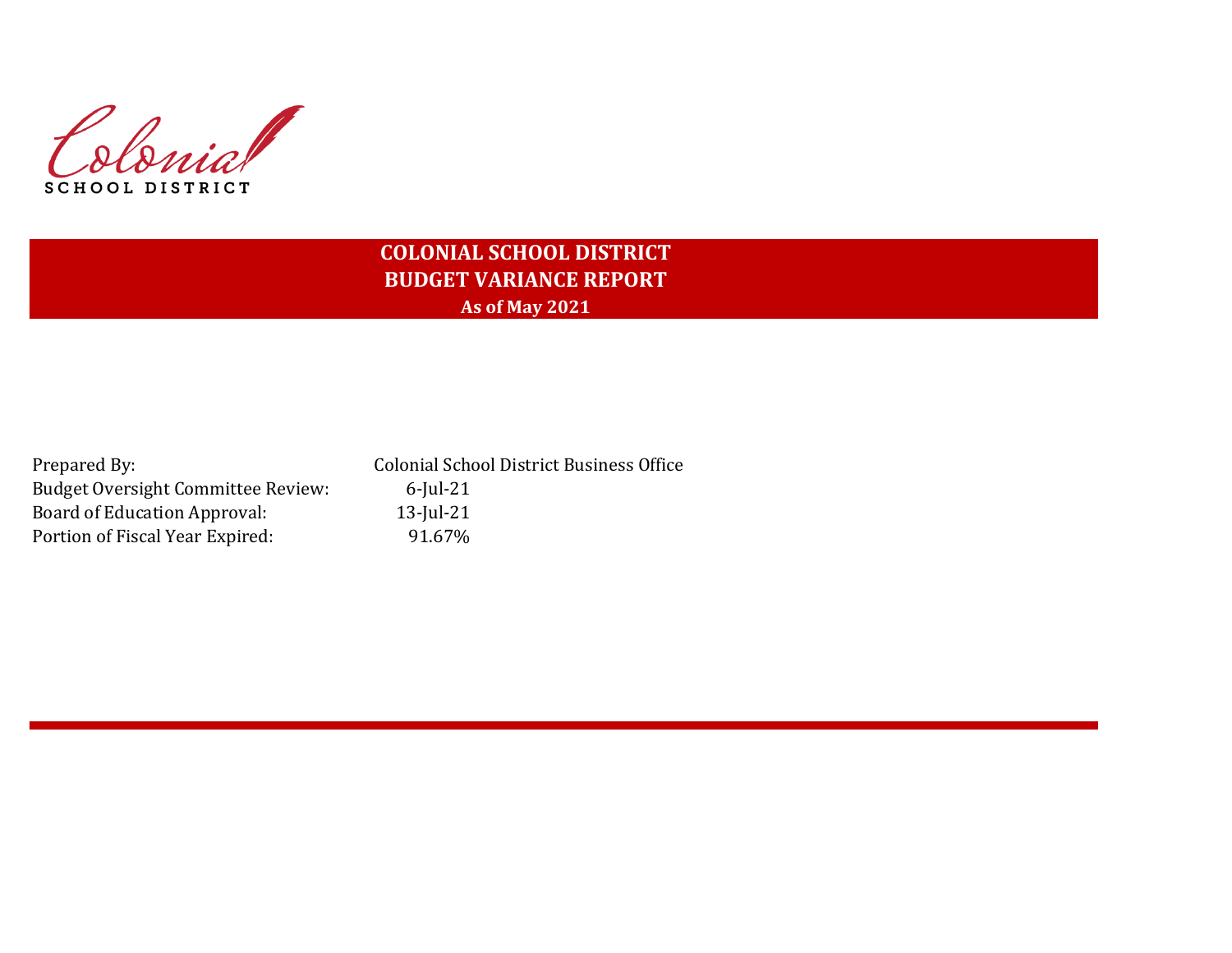### **COLONIAL SCHOOL DISTRICT BUDGET VARIANCE REPORT FISCAL YEAR 2021 as of May 2021 SUMMARY OF REVENUE**

| <b>SCHOOL DISTRICT</b>              | <b>Board</b><br>Approved<br><b>Budget</b> | Receipt<br>to Date | Percent<br><b>Received</b> | <b>Variance</b> |
|-------------------------------------|-------------------------------------------|--------------------|----------------------------|-----------------|
| <b>DISCRETIONARY STATE REVENUE</b>  |                                           |                    |                            |                 |
| Division II, AOC                    | \$2,301,663                               | 2,245,221.00       | 97.55%                     | (56, 442.00)    |
| Division III, Equalization          | \$5,136,540                               | 5,158,825.00       | 100.43%                    | 22,285.00       |
| <b>Educational Sustainment Fund</b> | \$1,889,164                               | 2,084,831.00       | 110.36%                    | 195,667.00      |
| <b>SUBTOTAL</b>                     | 9,327,367                                 | 9,488,877.00       | 101.73%                    | 161,510.00      |
| <b>RESTRICTED STATE REVENUE</b>     |                                           |                    |                            |                 |
| Formula Salaries & OEC's            | \$73,428,944                              | 74,713,432.45      | 101.75%                    | 1,284,488.45    |
| Cafeteria Salaries                  | \$2,957,665                               | 1,524,678.00       | 51.55%                     | (1,432,987.00)  |
| Division II, AOC - Voc              | \$0                                       |                    | $0.00\%$                   |                 |
| Division II, Energy                 | \$1,380,727                               | 1,380,727.00       | 100.00%                    |                 |
| <b>State Transportation</b>         | \$5,630,651                               | 6,582,823.41       | 116.91%                    | 952,172.41      |
| Drivers Ed.                         | \$0                                       |                    | $0.00\%$                   |                 |
| <b>Unique Alternative</b>           | \$790,000                                 | 555,869.50         | 70.36%                     | (234, 130.50)   |
| <b>Related Services</b>             | \$570                                     | 436.55             | 76.59%                     | (133.45)        |
| Professional Development            | \$0                                       |                    | $0.00\%$                   |                 |
| <b>Technology Block Grant</b>       | \$0                                       |                    | 0.00%                      |                 |
| <b>Student Success Block Grant</b>  | \$697,290                                 | 697,290.00         | 100.00%                    |                 |
| Opportunity funding                 | \$2,158,648                               | 2,158,648.00       | 100.00%                    |                 |
| <b>Other State Revenue</b>          | \$200,000                                 | 145,000.00         | 72.50%                     | (55,000.00)     |
| John G. Leach                       | \$8,444,325                               | 8,499,057.35       | 100.65%                    | 54,732.35       |
| ECAP (Pre-K State grant)            | \$287,600                                 | 287,600.00         | 100.00%                    |                 |
| <b>Minor Capital Improvements</b>   | \$845,554                                 | 845,554.00         | 100.00%                    |                 |
| <b>SUBTOTAL</b>                     | 96,821,974                                | 97,391,116.26      | 100.59%                    | 569,142.26      |
| Operational budget reduction        | (1,938,690)                               |                    |                            |                 |
| <b>TOTAL STATE REVENUE</b>          | \$104,210,651                             | 106,879,993.26     | 102.56%                    | 2,669,342.26    |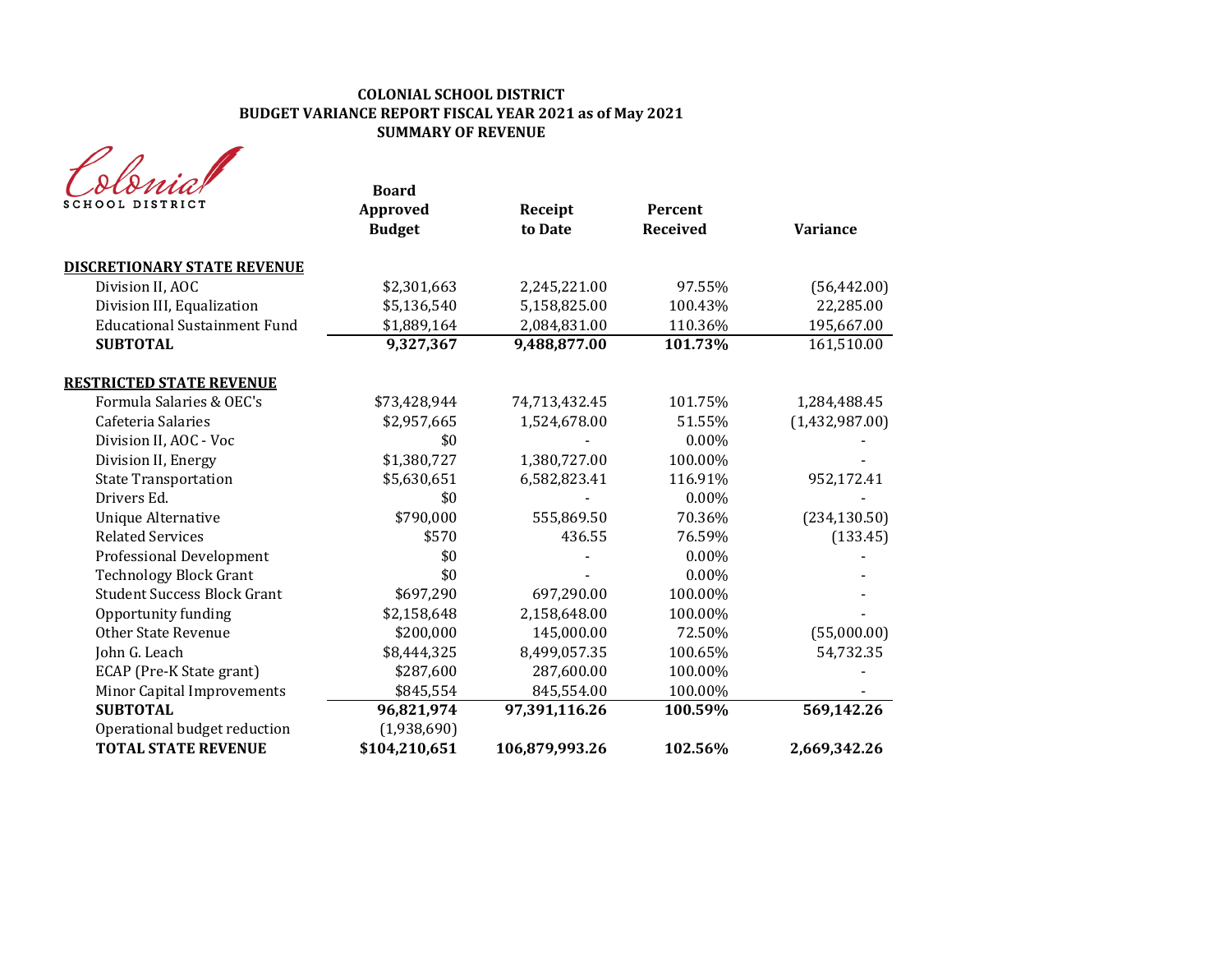| <b>SUBTOTAL</b><br><b>TOTAL LOCAL REVENUE</b><br><b>FEDERAL REVENUE</b><br><b>IDEA Part B</b><br><b>IDEA Pre-K</b><br><b>Other Federal Funds</b><br><b>TOTAL FEDERAL REVENUE</b> | (7,713,351)<br>68,094,931<br>2,765,003<br>119,889<br>4,173,514<br>737,282<br>106,766<br>260,235<br>474,835<br>367,716<br>\$9,005,240 | (7, 157, 270.94)<br>67,346,744.36<br>2,765,003.00<br>119,889.00<br>4,182,229.00<br>739,013.00<br>106,766.00<br>255,237.00<br>474,835.00<br>337,715.00<br>8,980,687.00 | 92.79%<br>98.90%<br>100.00%<br>100.00%<br>100.21%<br>100.23%<br>100.00%<br>98.08%<br>100.00%<br>91.84%<br>99.73% | 556,080.06<br>(748, 186.64)<br>8,715.00<br>1,731.00<br>(4,998.00)<br>(30,001.00)<br>(24, 553.00) |
|----------------------------------------------------------------------------------------------------------------------------------------------------------------------------------|--------------------------------------------------------------------------------------------------------------------------------------|-----------------------------------------------------------------------------------------------------------------------------------------------------------------------|------------------------------------------------------------------------------------------------------------------|--------------------------------------------------------------------------------------------------|
|                                                                                                                                                                                  |                                                                                                                                      |                                                                                                                                                                       |                                                                                                                  |                                                                                                  |
|                                                                                                                                                                                  |                                                                                                                                      |                                                                                                                                                                       |                                                                                                                  |                                                                                                  |
|                                                                                                                                                                                  |                                                                                                                                      |                                                                                                                                                                       |                                                                                                                  |                                                                                                  |
|                                                                                                                                                                                  |                                                                                                                                      |                                                                                                                                                                       |                                                                                                                  |                                                                                                  |
|                                                                                                                                                                                  |                                                                                                                                      |                                                                                                                                                                       |                                                                                                                  |                                                                                                  |
|                                                                                                                                                                                  |                                                                                                                                      |                                                                                                                                                                       |                                                                                                                  |                                                                                                  |
|                                                                                                                                                                                  |                                                                                                                                      |                                                                                                                                                                       |                                                                                                                  |                                                                                                  |
|                                                                                                                                                                                  |                                                                                                                                      |                                                                                                                                                                       |                                                                                                                  |                                                                                                  |
|                                                                                                                                                                                  |                                                                                                                                      |                                                                                                                                                                       |                                                                                                                  |                                                                                                  |
|                                                                                                                                                                                  |                                                                                                                                      |                                                                                                                                                                       |                                                                                                                  |                                                                                                  |
|                                                                                                                                                                                  |                                                                                                                                      |                                                                                                                                                                       |                                                                                                                  |                                                                                                  |
|                                                                                                                                                                                  |                                                                                                                                      |                                                                                                                                                                       |                                                                                                                  |                                                                                                  |
|                                                                                                                                                                                  |                                                                                                                                      |                                                                                                                                                                       | 0.00%                                                                                                            | 542,493.00                                                                                       |
|                                                                                                                                                                                  | (1,013,942)                                                                                                                          | (1,000,355.10)                                                                                                                                                        | 98.66%                                                                                                           | 13,586.90                                                                                        |
|                                                                                                                                                                                  | (6, 156, 916)                                                                                                                        | (6, 156, 915.84)                                                                                                                                                      | 100.00%                                                                                                          | 0.16                                                                                             |
| <b>OTHER LOCAL FUNDS</b>                                                                                                                                                         |                                                                                                                                      |                                                                                                                                                                       |                                                                                                                  |                                                                                                  |
| <b>SUBTOTAL</b>                                                                                                                                                                  |                                                                                                                                      |                                                                                                                                                                       | 97.56%                                                                                                           | (634, 073.69)                                                                                    |
| Other Local Revenue                                                                                                                                                              | \$500,000                                                                                                                            | 270,530.79                                                                                                                                                            | 54.11%                                                                                                           | (229, 469.21)                                                                                    |
|                                                                                                                                                                                  |                                                                                                                                      |                                                                                                                                                                       |                                                                                                                  | (534, 529.40)                                                                                    |
|                                                                                                                                                                                  | \$25,000                                                                                                                             | 35,000.00                                                                                                                                                             | 140.00%                                                                                                          | 10,000.00                                                                                        |
|                                                                                                                                                                                  |                                                                                                                                      |                                                                                                                                                                       |                                                                                                                  | 412,302.89                                                                                       |
|                                                                                                                                                                                  |                                                                                                                                      | 442,922.63                                                                                                                                                            |                                                                                                                  | (16,698.37)                                                                                      |
| Minor Capital Tax Receipts                                                                                                                                                       | \$2,721,442                                                                                                                          | 2,680,123.22                                                                                                                                                          | 98.48%                                                                                                           | (41, 318.78)                                                                                     |
| John G. Leach (tuition revenue)                                                                                                                                                  | \$4,750,000                                                                                                                          | 4,750,000.00                                                                                                                                                          | 100.00%                                                                                                          |                                                                                                  |
| <b>Tuition Tax Receipts</b>                                                                                                                                                      | \$6,498,629                                                                                                                          | 6,325,619.74                                                                                                                                                          | 97.34%                                                                                                           | (173,009.26)                                                                                     |
| Debt Service Tax Receipts                                                                                                                                                        | \$4,384,546                                                                                                                          | 4,323,194.44                                                                                                                                                          | 98.60%                                                                                                           | (61, 351.56)                                                                                     |
|                                                                                                                                                                                  |                                                                                                                                      |                                                                                                                                                                       |                                                                                                                  |                                                                                                  |
| <b>SUBTOTAL</b>                                                                                                                                                                  | \$49,859,914                                                                                                                         | 49,189,720.99                                                                                                                                                         | 98.66%                                                                                                           | (670, 193.01)                                                                                    |
|                                                                                                                                                                                  |                                                                                                                                      |                                                                                                                                                                       |                                                                                                                  | (13,874.77)                                                                                      |
| <b>Indirect Costs</b>                                                                                                                                                            | \$255,000                                                                                                                            | 173,958.71                                                                                                                                                            | 68.22%                                                                                                           | (81,041.29)                                                                                      |
|                                                                                                                                                                                  | \$1,313,175                                                                                                                          | 808,853.88                                                                                                                                                            | 61.60%                                                                                                           | (504, 321.12)                                                                                    |
| <b>Current Expense Tax Receipts</b>                                                                                                                                              | \$48,254,989                                                                                                                         | 48,184,033.17                                                                                                                                                         | 99.85%                                                                                                           | (70, 955.83)                                                                                     |
|                                                                                                                                                                                  | <b>RESTRICTED LOCAL REVENUE</b><br><b>Technology Maintenance Match</b>                                                               | <b>DISCRETIONARY LOCAL REVENUE</b><br>\$36,750<br>\$459,621<br>\$4,529,130<br>\$2,080,000<br>\$25,948,368                                                             | 22,875.23<br>4,941,432.89<br>1,545,470.60<br>25,314,294.31<br>Reserve funds<br>(542, 493)                        | 62.25%<br>96.37%<br>109.10%<br>74.30%                                                            |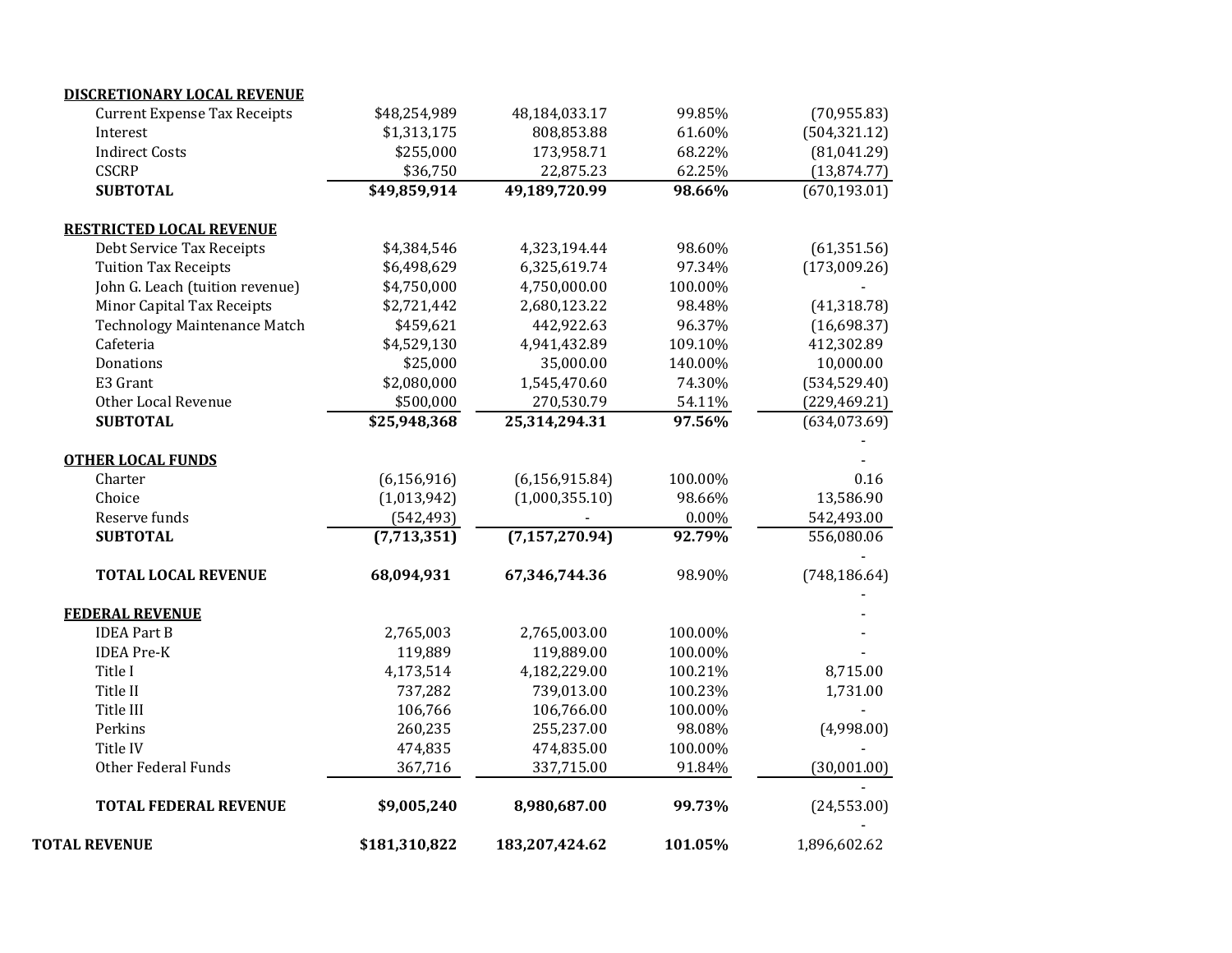

#### **Board COLONIAL SCHOOL DISTRICT BUDGET VARIANCE REPORT FISCAL YEAR 2021 as of May 2021 SUMMARY OF EXPENDITURES**

| <b>EXPENDITURES</b> | o cho cho pio i nici |                                    | DUAI U<br><b>Approved</b><br><b>Budget</b> | Encumbrance | <b>Expenditures</b> | Remaining<br><b>Balance</b> | Percent<br>Obligated | Percent<br>Spent |
|---------------------|----------------------|------------------------------------|--------------------------------------------|-------------|---------------------|-----------------------------|----------------------|------------------|
| <b>Operating</b>    | Program              |                                    |                                            |             |                     |                             |                      |                  |
|                     |                      | DISCRETIONARY SCHOOL BUDGETS       |                                            |             |                     |                             |                      |                  |
| 9340410A            | 95437                | Carrie Downie Library              | 2,790                                      |             |                     | 2,790.00                    | $0.00\%$             | 0.00%            |
| 9340410A            | 99999                | Carrie Downie Elementary           | 45,326                                     | 7,428.91    | 20,613.70           | 17,283.39                   | 61.87%               | 45.48%           |
| 9340412A            | 95437                | Castle Hills Library               | 4,215                                      |             | 17.99               | 4,197.01                    | 0.43%                | 0.43%            |
| 9340412A            | 99999                | Castle Hills Elementary            | 67,616                                     | 11,530.29   | 42,214.91           | 13,870.80                   | 79.49%               | 62.43%           |
| 9340418A            | 95437                | Pleasantville Library              | 2,895                                      |             |                     | 2,895.00                    | $0.00\%$             | 0.00%            |
| 9340418A            | 99999                | Pleasantville Elementary           | 46,458                                     | 9,974.16    | 18,007.80           | 18,476.04                   | 60.23%               | 38.76%           |
| 9340420A            | 95437                | <b>Wilmington Manor Library</b>    | 2,340                                      |             |                     | 2,340.00                    | $0.00\%$             | 0.00%            |
| 9340420A            | 99999                | <b>Wilmington Manor Elementary</b> | 39,026                                     | 5,592.64    | 20,652.30           | 12,781.06                   | 67.25%               | 52.92%           |
| 9340422A            | 95437                | Wilbur Library                     | 8,715                                      | 1,558.05    | 2,731.66            | 4,425.29                    | 49.22%               | 31.34%           |
| 9340422A            | 99999                | Wilbur Elementary                  | 139,976                                    | 27,037.65   | 66,360.51           | 46,577.84                   | 66.72%               | 47.41%           |
| 9340427A            | 95437                | Southern Library                   | 6,180                                      |             |                     | 6,180.00                    | $0.00\%$             | 0.00%            |
| 9340427A            | 99999                | Southern Elementary                | 101,262                                    | 1,567.74    | 54,359.80           | 45,334.46                   | 55.23%               | 53.68%           |
| 9340432A            | 95437                | New Castle Library                 | 3,713                                      | $\sim$      |                     | 3,713.00                    | 0.00%                | 0.00%            |
| 9340432A            | 99999                | New Castle Elementary              | 60,230                                     | 4,423.00    | 18,923.66           | 36,883.34                   | 38.76%               | 31.42%           |
| 9340456A            | 95437                | Eisenberg Library                  | 3,503                                      |             | 1,381.80            | 2,121.20                    | 39.45%               | 39.45%           |
| 9340456A            | 99999                | <b>Eisenberg Elementary</b>        | 56,796                                     | 6,996.31    | 22,400.20           | 27,399.49                   | 51.76%               | 39.44%           |
| 9340470A            | 95437                | <b>Gunning Bedford Library</b>     | 8,018                                      |             | 6,137.40            | 1,880.60                    | 76.55%               | 76.55%           |
| 9340470A            | 99999                | <b>Gunning Bedford Middle</b>      | 137,972                                    | 48,455.36   | 66,644.04           | 22,872.60                   | 83.42%               | 48.30%           |
| 9340474A            | 95437                | George Read Library                | 5,685                                      | 2,448.21    |                     | 3,236.79                    | 43.06%               | 0.00%            |
| 9340474A            | 99999                | George Read Middle                 | 101,794                                    | 44,655.45   | 53,403.31           | 3,735.24                    | 96.33%               | 52.46%           |
| 9340476A            | 95437                | McCullough Library                 | 5,708                                      |             |                     | 5,708.00                    | $0.00\%$             | 0.00%            |
| 9340476A            | 99999                | McCullough Middle                  | 103,058                                    | 11,154.91   | 37,237.76           | 54,665.33                   | 46.96%               | 36.13%           |
| 9340490A            | 95048                | William Penn - ROTC                | 5,000                                      |             | 5,579.26            | (579.26)                    | 111.59%              | 111.59%          |
| 9340490A            | 95073                | William Penn - Music Choir         | 24,795                                     | 8,686.16    | 552.88              | 15,555.96                   | 37.26%               | 2.23%            |
| 9340490A            | 95437                | William Penn - Library             | 17,228                                     |             | 19,914.44           | (2,686.44)                  | 115.59%              | 115.59%          |
| 9340490A            | 95468                | William Penn - Summer School       | 7,695                                      |             |                     | 7,695.00                    | 0.00%                | 0.00%            |
| 9340490A            | 95602                | William Penn - Athletics           | 155,000                                    | 25,197.98   | 123,984.57          | 5,817.45                    | 96.25%               | 79.99%           |
| 9340490A            | 99999                | William Penn High School           | 303,416                                    | 32,629.47   | 219,902.65          | 50,883.88                   | 83.23%               | 72.48%           |
|                     |                      | <b>SUBTOTAL</b>                    | 1,466,410                                  | 249,336.29  | 801,020.64          | 416,053.07                  | 71.63%               | 54.62%           |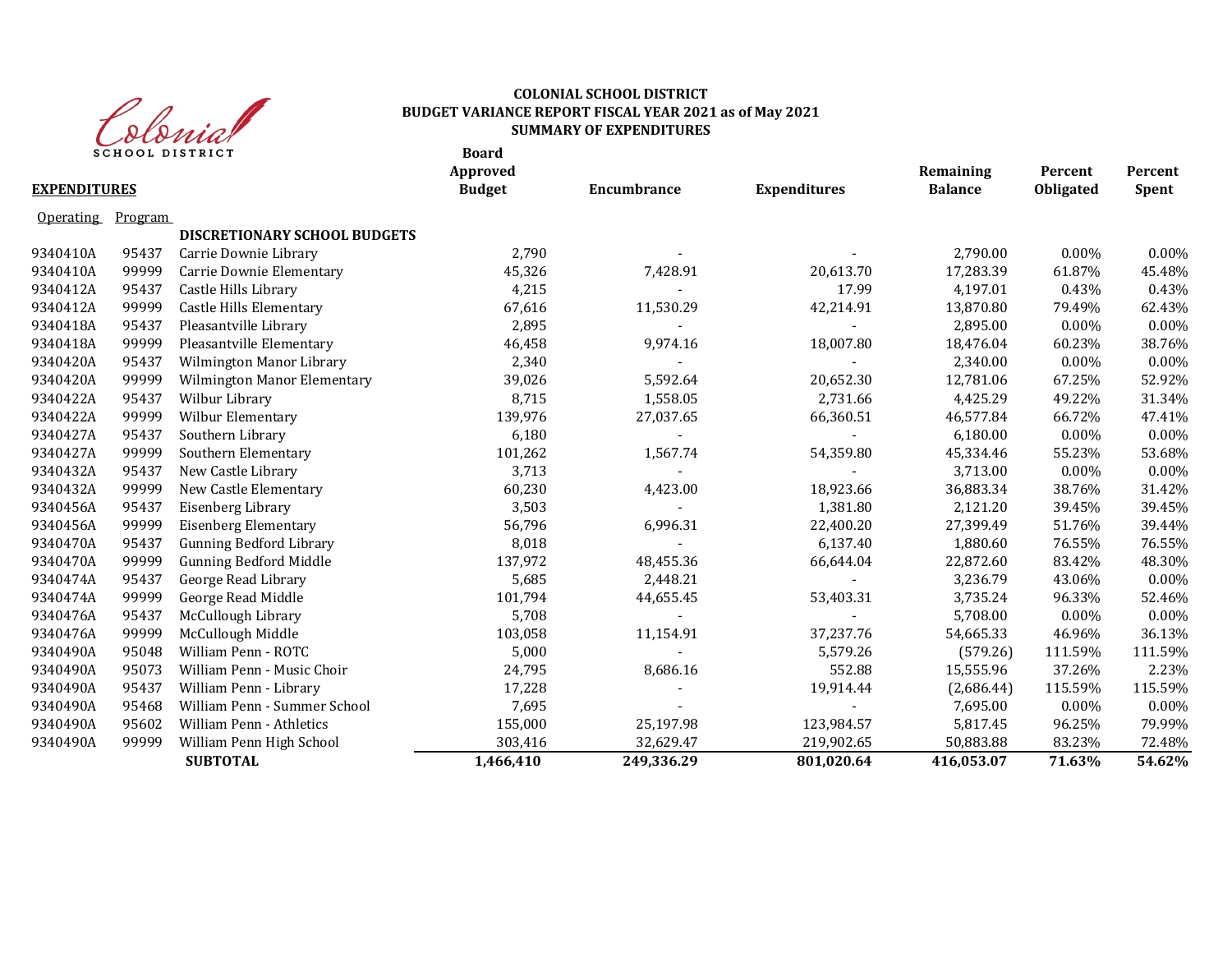| DISCRETIONARY DIVISION/DEPARTMENT BUDGETS |  |
|-------------------------------------------|--|
|-------------------------------------------|--|

|          |       | SUBTOTAL - DISCRETIONARY         | 44,686,568 | 968,117.70 | 41,095,465.18 | 2,627,385.12 | 94.13%  | 91.96%   |
|----------|-------|----------------------------------|------------|------------|---------------|--------------|---------|----------|
| 99970680 | 95488 | <b>Visiting Teachers</b>         | 3,600      | 243.51     | 3,066.54      | 289.95       | 91.95%  | 85.18%   |
| 99970680 | 99999 | <b>School Supervision</b>        | 54,000     | 4,043.07   | 33,126.70     | 16,830.23    | 68.83%  | 61.35%   |
| 99960200 | 99531 | <b>Custodial Services</b>        | 500,000    | 3,852.57   | 489,388.14    | 6,759.29     | 98.65%  | 97.88%   |
| 99940050 | 99999 | <b>Facilities Maintenance</b>    | 1,100,000  | 224,330.90 | 764,199.66    | 111,469.44   | 89.87%  | 69.47%   |
| 99950000 | 99999 | Personnel                        | 41,400     | 225.77     | 23,676.97     | 17,497.26    | 57.74%  | 57.19%   |
| 99940400 | 99999 | Local Salaries & Benefits        | 39,042,279 | 482,958.76 | 37,503,050.79 | 1,056,269.45 | 97.29%  | 96.06%   |
| 99940000 | 99999 | <b>Business Office</b>           | 38,070     |            | 37,313.93     | 756.07       | 98.01%  | 98.01%   |
| 99930400 | 99999 | <b>Behavioral Health</b>         | 18,000     | 152.86     | 14,160.78     | 3,686.36     | 79.52%  | 78.67%   |
| 99930300 | 99999 | <b>Student Services</b>          | 18,000     |            | 7,175.43      | 10,824.57    | 39.86%  | 39.86%   |
| 99920700 | 99999 | Middle school Athletics          | 54,000     |            | 2,190.00      | 51,810.00    | 4.06%   | 4.06%    |
| 99920110 | 99519 | Security/Constables              | 595,000    |            | 503,791.96    | 91,208.04    | 84.67%  | 84.67%   |
| 99920100 | 99999 | <b>Discipline Programs</b>       | 166,500    | 36,374.00  | 30,032.00     | 100,094.00   | 39.88%  | 18.04%   |
| 99920000 | 90850 | Music/Art Curriculum             | 40,500     | 11,500.26  | 33,209.08     | (4,209.34)   | 110.39% | 82.00%   |
| 99920000 | 95435 | Common Core/Curriculum           | 225,000    | 10,600.00  |               | 214,400.00   | 4.71%   | $0.00\%$ |
| 99920000 | 99999 | Curriculum/Instruction           | 112,500    | 2,458.00   | 3,803.87      | 106,238.13   | 5.57%   | 3.38%    |
| 99910115 | 99999 | Assistant Superintendent 2       | 13,500     |            | 3,318.30      | 10,181.70    | 24.58%  | 24.58%   |
| 99910110 | 99999 | Assistant Superintendent 1       | 13,500     |            | 5,192.00      | 8,308.00     | 38.46%  | 38.46%   |
| 99970675 | 95430 | <b>Elementary Wellness</b>       | 85,000     |            | 73,127.16     | 11,872.84    | 86.03%  | 86.03%   |
| 99970600 | 95060 | Preschool Expansion              | 121,500    |            | 58,726.97     | 62,773.03    | 48.33%  | 48.33%   |
| 99910100 | 99999 | Superintendent                   | 16,200     | 206.00     | 6,896.44      | 13,497.56    | 43.84%  | 42.57%   |
| 99910010 | 95405 | District Choice                  | 4,000      |            | 1,987.22      | 2,012.78     | 49.68%  | 49.68%   |
| 99910010 | 99999 | District Administration          | 250,500    | 128,387.09 | 157,539.81    | (35, 426.90) | 114.14% | 62.89%   |
| 99910010 | 95411 | Copy Center                      | 235,000    | 13,162.82  | 168,183.83    | 53,653.35    | 77.17%  | 71.57%   |
| 99910000 | 99999 | <b>Public Communications</b>     | 20,200     |            | 4,068.66      | 16,131.34    | 20.14%  | 20.14%   |
| 99910000 | 95052 | Marketing                        | 60,600     | 3,868.77   | 36,550.30     | 20,180.93    | 66.70%  | 60.31%   |
| 99900300 | 99999 | <b>General District Expenses</b> | 1,029,219  |            | 790,578.09    | 238,640.91   | 76.81%  | 76.81%   |
| 99900300 | 95494 | Teacher of the Year              | 12,500     | 696.32     | 2,733.83      | 9,069.85     | 27.44%  | 21.87%   |
| 99900300 | 95228 | Substitutes & Homebound          | 675,000    | 14,604.00  | 245,144.11    | 415,251.89   | 38.48%  | 36.32%   |
| 99900100 | 99999 | Legal                            | 110,000    | 30,453.00  | 68,640.33     | 10,906.67    | 90.08%  | 62.40%   |
| 99900000 | 99999 | <b>Board of Education</b>        | 31,000     |            | 24,592.28     | 6,407.72     | 79.33%  | 79.33%   |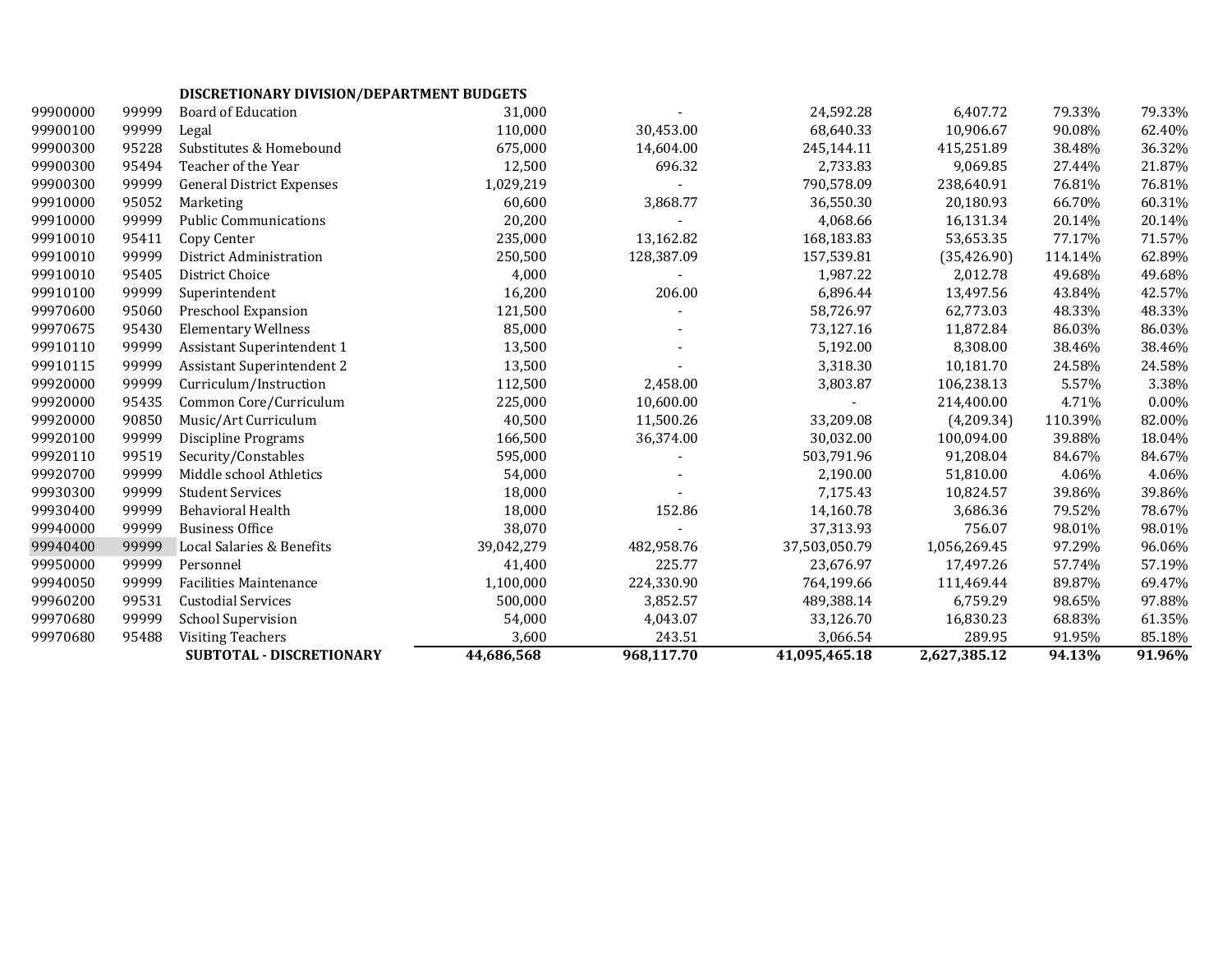|          |       | <b>RESTRICTED FUNDING WITH LOCAL INVESTMENT</b> |             |              |               |               |         |          |
|----------|-------|-------------------------------------------------|-------------|--------------|---------------|---------------|---------|----------|
| 99940810 | 99999 | Tech Equipment & Repair                         | 1,875,000   | 745,908.63   | 1,407,685.69  | (278, 594.32) | 114.86% | 75.08%   |
| 99960200 | 95419 | Energy/Utilities                                | 1,075,000   | 211,824.37   | 1,117,138.51  | (253,962.88)  | 123.62% | 103.92%  |
| 99960400 | 99999 | Transportation                                  | 7,620,345   | 357,135.48   | 7,425,058.00  | (161, 848.48) | 102.12% | 97.44%   |
|          |       | SUBTOTAL - RESTRICTED/LOCAL                     | 10,570,345  | 1,314,868.48 | 9,949,882.20  | (694, 405.68) | 106.57% | 94.13%   |
|          |       | <b>OTHER RESTRICTED BUDGETS</b>                 |             |              |               |               |         |          |
| 99920200 | 99999 | Extra Time                                      | 270,000     |              | 42,574.66     | 227,425.34    | 15.77%  | 15.77%   |
| 99920500 | 99999 | Professional Development                        | 116,171     |              | 23,653.06     | 92,517.94     | 20.36%  | 20.36%   |
| 99920800 | 99999 | <b>Drivers Education</b>                        | 25,172      |              | 6,802.93      | 18,369.07     | 27.03%  | 27.03%   |
| 99921000 | 95512 | <b>Opportunity Funds Personnel</b>              | 1,202,487   |              | 420,713.65    | 781,773.35    | 34.99%  | 34.99%   |
| 99921000 | 99999 | <b>Opportunity Funds Programming</b>            | 822,404     | 113,240.00   | 625,122.41    | 84,041.59     | 89.78%  | 76.01%   |
| 99921000 | 95063 | Opp Funds Mental Health & Reading               | 684,239     |              | 331,817.50    | 352,421.50    | 48.49%  | 48.49%   |
| 99940200 | 99999 | <b>Division I Salaries</b>                      | 73,428,944  |              | 70,707,572.72 | 2,721,371.28  | 96.29%  | 96.29%   |
| 99940300 | 99999 | Division II Vocational                          | 161,352     |              | 50,177.85     | 111,174.15    | 31.10%  | 31.10%   |
| 99940410 | 95037 | <b>Immersion Funding</b>                        | 40,482      |              | 26,420.82     | 14,061.18     | 65.27%  | 65.27%   |
| 99940410 | 99999 | Competitive Grants - State                      | 145,000     |              | 36,105.57     | 108,894.43    | 24.90%  | 24.90%   |
| 99940500 | 99999 | <b>Federal Funds</b>                            | 9,005,240   | 622,605.68   | 2,077,057.42  | 6,305,576.90  | 29.98%  | 23.06%   |
| 99940700 | 99999 | Private Grants/Donations                        | 25,000      |              |               | 25,000.00     | 0.00%   | $0.00\%$ |
| 99960000 | 99999 | <b>Child Nutrition Operations</b>               | 9,145,000   | 140.81       | 6,665,320.54  | 2,479,538.65  | 72.89%  | 72.88%   |
| 99970000 | 99999 | Debt Service                                    | 4,384,546   |              | 4,314,869.42  | 69,676.58     | 98.41%  | 98.41%   |
| 99970680 | 99562 | SSBG K-3 Basic                                  | 461,331     |              | 228,696.78    | 232,634.22    | 49.57%  | 49.57%   |
| 99970680 | 95063 | SSBG K-4 Reading                                | 729,743     |              | 412.681.60    | 317,061.40    | 56.55%  | 56.55%   |
| 99990050 | 99999 | E3 Grant                                        | 2,080,000   | 24,920.00    | 1,371,318.37  | 683,761.63    | 67.13%  | 65.93%   |
| 99970200 | 99999 | Minor Capital                                   | 1,409,257   | 26,024.00    | 1,763,850.08  | (380,617.08)  | 127.01% | 125.16%  |
| 99970600 | 99768 | ECAP (State Pre-K grant)                        | 287,600     | 2,000.00     | 279,704.52    | 5,895.48      | 97.95%  | 97.25%   |
|          |       | <b>SUBTOTAL - RESTRICTED</b>                    | 104,423,968 | 788,930.49   | 89,384,459.90 | 14,250,577.61 | 86.35%  | 85.60%   |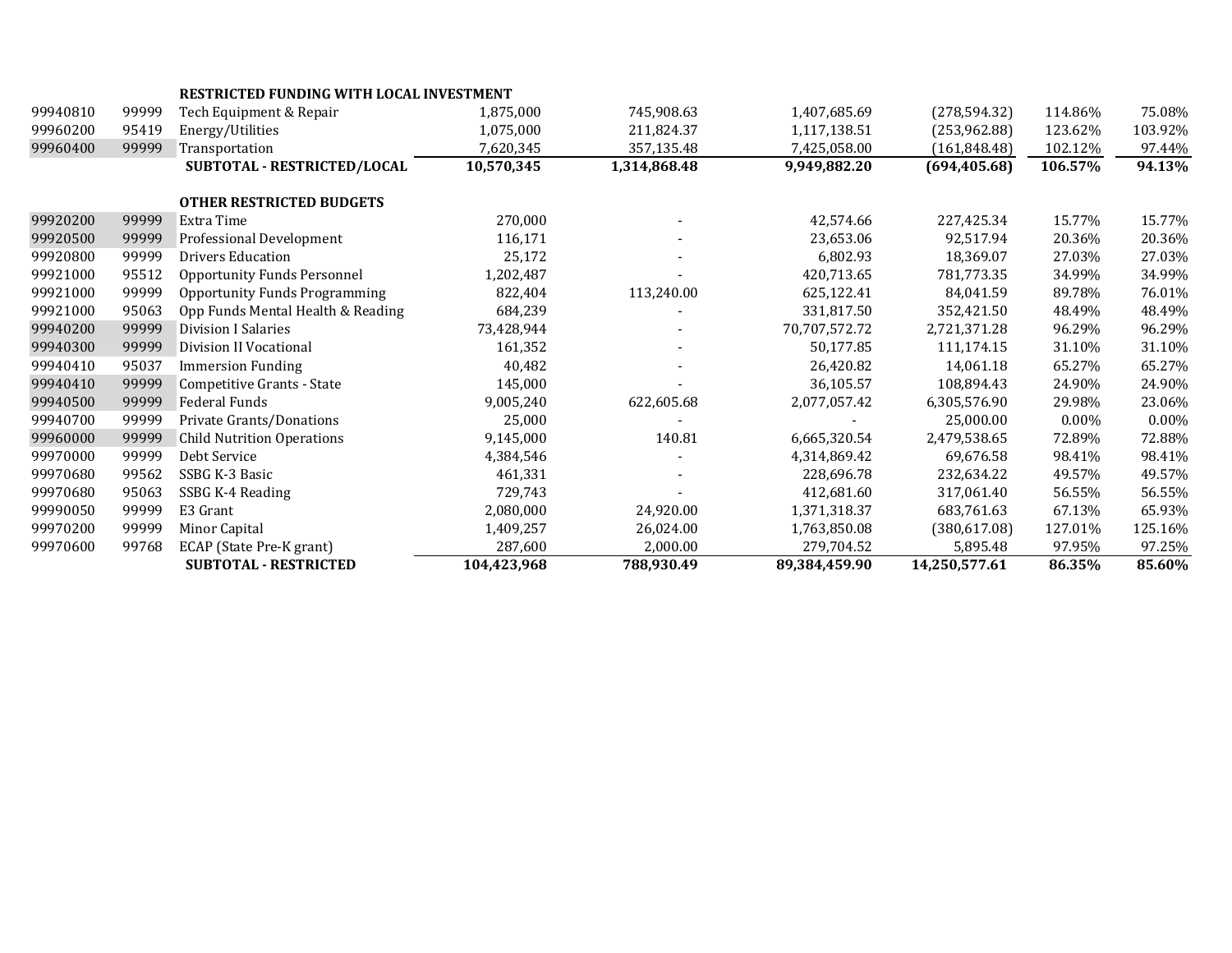|                           |       | <b>RESTRICTED TUITION FUNDED BUDGETS</b> |             |              |              |              |          |          |
|---------------------------|-------|------------------------------------------|-------------|--------------|--------------|--------------|----------|----------|
| 99970600                  | 95030 | Preschool                                | 79,844      | 11,707.41    | 44,367.94    | 23,768.65    | 70.23%   | 55.57%   |
| 99970600                  | 99532 | PreK General Expenses                    | 1,115,000   | 173,807.39   | 748,829.98   | 192,362.63   | 82.75%   | 67.16%   |
| 9340427A                  | 95217 | Southern ILC                             | 62,937      | 19,504.26    | 18.184.63    | 25,248.11    | 59.88%   | 28.89%   |
| 9340427A                  | 99532 | Southern ILC Payroll                     | 333,000     |              | 248,364.20   | 84,635.80    | 74.58%   | 74.58%   |
| 9340427A                  | 95207 | Southern CASL                            | 41,675      | 5,276.72     | 26.264.00    | 10,134.28    | 75.68%   | 63.02%   |
| 9340427A                  | 99530 | Southern CASL Payroll                    | 295,000     |              | 227,450.41   | 67,549.59    | 77.10%   | 77.10%   |
| 9340470A                  | 95217 | Gunning Bedford ILC                      | 41,675      | 10,143.27    | 30,050.15    | 1,481.58     | 96.44%   | 72.11%   |
| 9340470A                  | 99532 | <b>GB ILC Payroll</b>                    | 232,000     |              |              | 232,000.00   | 0.00%    | $0.00\%$ |
| 9340470A                  | 95207 | <b>Gunning Bedford CASL</b>              | 34,020      | 28,843.61    | 6,109.12     | (932.73)     | 102.74%  | 17.96%   |
| 9340470A                  | 99530 | <b>GB CASL Payroll</b>                   | 225,000     |              |              | 225,000.00   | 0.00%    | $0.00\%$ |
| 9340490A                  | 95207 | <b>WPHS CASL</b>                         | 33,300      |              |              | 33,300.00    | $0.00\%$ | $0.00\%$ |
| 9340490A                  | 99530 | <b>WPHS CASL Payroll</b>                 | 135,000     |              | 133,127.00   | 1,873.00     | 98.61%   | 98.61%   |
| 9340522A                  | 99532 | Wallin General Expenses                  | 835,000     | 2,860.37     | 663,507.83   | 168,631.80   | 79.80%   | 79.46%   |
| 9340522A                  | 99999 | <b>Wallin Principal</b>                  | 35,459      | 13,894.13    | 7,061.54     | 14,503.33    | 59.10%   | 19.91%   |
| 99920300                  | 99999 | LEP/ESL                                  | 590,000     |              | 478,712.26   | 111,287.74   | 81.14%   | 81.14%   |
| 99921050                  | 99999 | <b>Special Education Services</b>        | 450,000     | 156,582.46   | 280,780.80   | 12,636.74    | 97.19%   | 62.40%   |
| 99930200                  | 95454 | Private Placement                        | 850,000     | 255,664.62   | 541,198.22   | 53,137.16    | 93.75%   | 63.67%   |
| 99930200                  | 99999 | In State Tuition                         | 475,000     | 18,364.38    | 89,506.69    | 367,128.93   | 22.71%   | 18.84%   |
| 99930200                  | 95236 | <b>Exceptional Children Payroll</b>      | 450,000     |              | 191.11       | 449,808.89   | 0.04%    | 0.04%    |
| 99930300                  | 99546 | <b>Assistive Technology</b>              | 15,000      | 2,879.00     | 18,318.56    | (6, 197.56)  | 141.32%  | 122.12%  |
|                           |       | <b>SUBTOTAL - TUITION</b>                | 6,328,910   | 699,527.62   | 3,562,024.44 | 2,067,357.94 | 67.33%   | 56.28%   |
| See detailed budget       |       | <b>Leach - Special School</b>            | 13,644,221  | 124,361.86   | 9,379,799.95 | 4,140,059.19 | 69.66%   | 68.75%   |
|                           |       | <b>COVID 19 Spending</b>                 |             | 1,465,171.29 | 1,208,729.29 |              |          |          |
| <b>TOTAL EXPENDITURES</b> |       |                                          | 181,120,422 | 5,610,314    | 155,381,382  | 22,807,027   | 88.89%   | 85.79%   |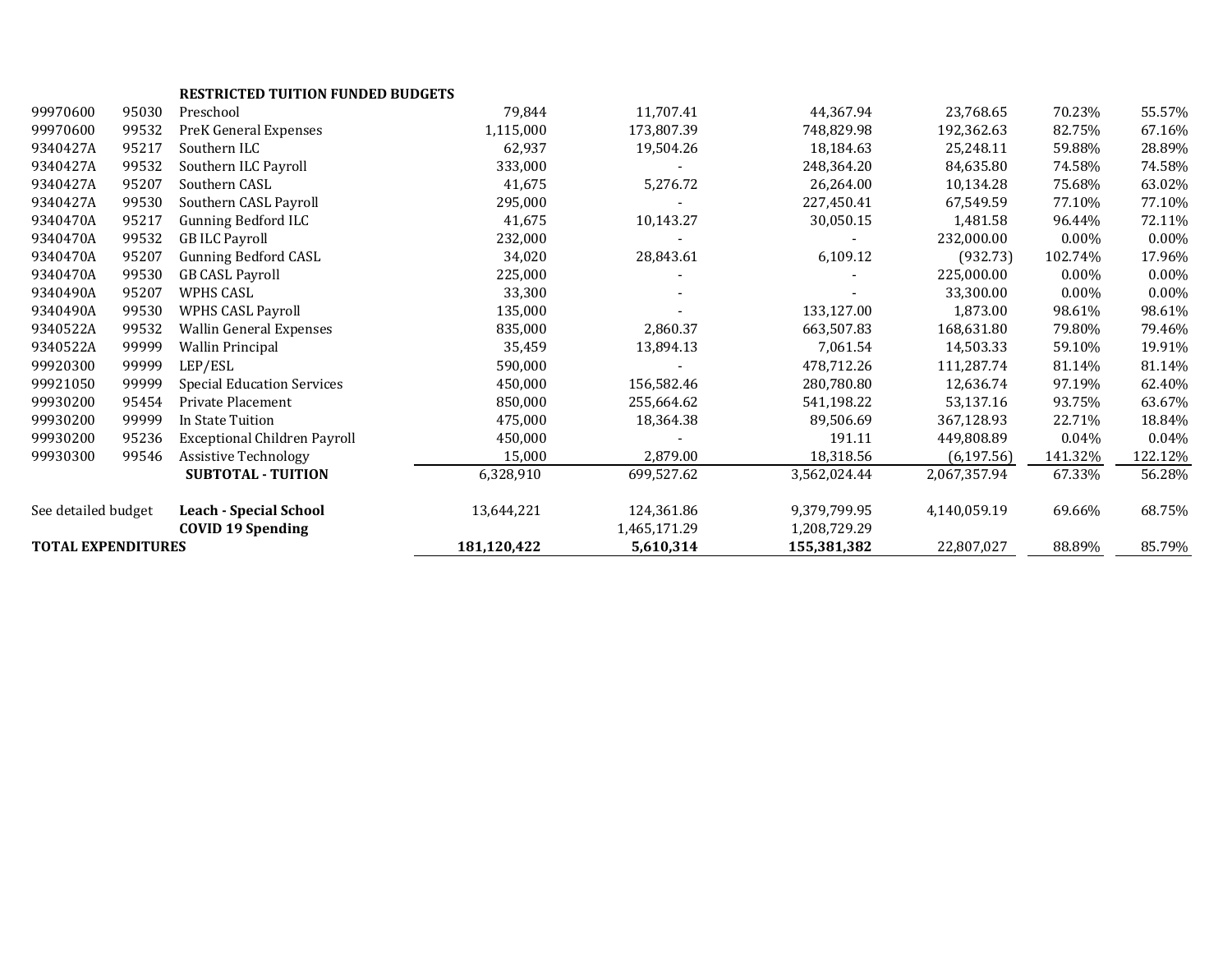The amounts below represent COVID related expenses that are going to remain embedded in the operating units shown. The total amount shown below is included as the COVID 19 Spending in the previous section.

|                               | <b>Operating Unit</b> | Encumbrance        | Expenditure        |
|-------------------------------|-----------------------|--------------------|--------------------|
|                               | COV19                 | \$<br>1,465,171.29 | \$<br>1,208,729.29 |
| Carrie Downie                 | 9340410A              | \$                 | \$<br>13,711.22    |
| <b>Castle Hills</b>           | 9340412A              | \$                 | \$<br>1,595.00     |
| Pleasantville                 | 9340418A              | \$                 | \$<br>3,447.00     |
| Wilmington Manor              | 9340420A              | \$<br>117.60       | \$<br>2,106.68     |
| Wilbur                        | 9340422A              | \$                 | \$<br>45,698.40    |
| Southern                      | 9340427A              | \$                 | \$<br>4,148.83     |
| Eisenberg                     | 9340456A              | \$                 | \$<br>3,960.35     |
| <b>Gunning Bedford</b>        | 9340470A              | \$                 | \$<br>12,727.90    |
| George Read                   | 9340474A              | \$                 | \$<br>4,090.83     |
| McCullough                    | 9340476A              | \$<br>838.52       | \$<br>8,922.18     |
| William Penn                  | 9340490A              | \$                 | \$<br>28,521.55    |
| Leach                         | 9340514A              | \$                 | \$<br>199.70       |
| Wallin                        | 9340522A              | \$                 | \$<br>6,994.75     |
| <b>Board of Education</b>     | 99900000              | \$                 | \$<br>2,240.00     |
| <b>General District</b>       | 99900300              | \$                 | \$<br>29,794.04    |
| Communications                | 99910000              | \$                 | \$<br>5,222.24     |
| Superintendent                | 99910100              | \$                 | \$<br>40.96        |
| Asst Superintendent           | 99910115              | \$                 | \$<br>4,404.30     |
| irriculum & Instruction       | 99920000              | \$                 | \$<br>89,048.10    |
| Security                      | 99920110              | \$                 | \$<br>12,630.86    |
| Special Educaton              | 99921050              | \$                 | \$<br>4,549.38     |
| <b>Assistive Technology</b>   | 99930300              | \$                 | \$<br>393.77       |
| <b>Behavioral Health</b>      | 99930400              | \$                 | \$<br>19,398.14    |
| <b>Business</b>               | 99940000              | \$                 | \$<br>70.97        |
| <b>Facilities Maintenance</b> | 99940050              | \$<br>840.76       | \$<br>45,464.54    |
| <b>Division I Salaries</b>    | 99940200              | \$                 | \$<br>2,852.46     |
| <b>Local Salaries</b>         | 99940400              | \$                 | \$<br>514,486.22   |
| Technology                    | 99940810              | \$<br>1,463,000.00 | \$<br>218,598.94   |
| Personnel                     | 99950000              | \$                 | \$<br>500.00       |
| Utilties/Operations           | 99960200              | \$<br>246.65       | \$<br>92,703.08    |
| <b>State Transportation</b>   | 99960300              | \$                 | \$<br>8,229.03     |
| <b>Local Transportation</b>   | 99960400              | \$                 | \$<br>249.03       |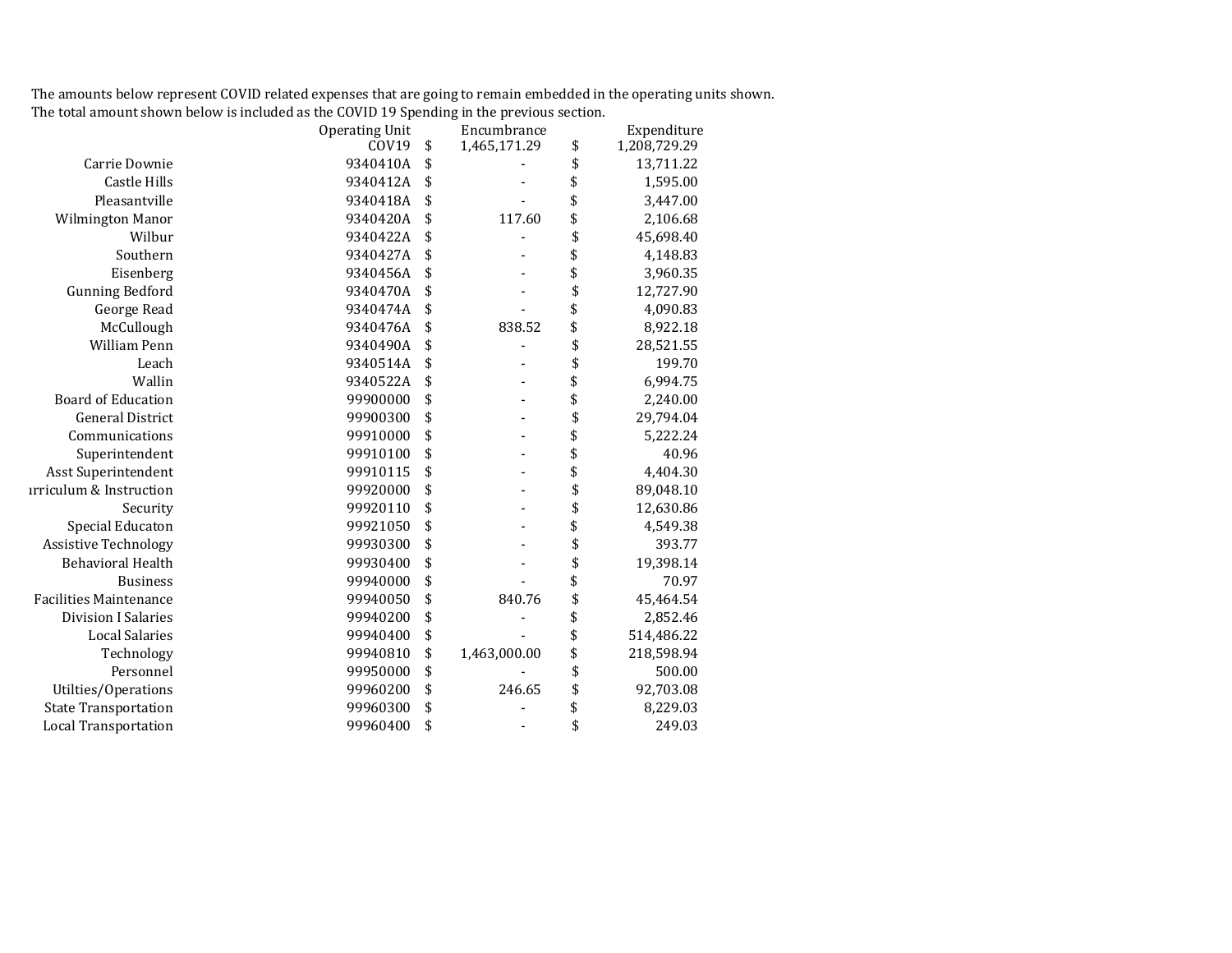

#### **COLONIAL SCHOOL DISTRICT BUDGET VARIANCE REPORT FISCAL YEAR 2021 as of May 2021 DETAIL COST CENTERS**

**EXPENDITURES Operating Program Board Remaining Percent Percent Budget Encumbrance Expenditures Balance Obligated Spent General District Expenses - Summarized on page 6 - Detail of budget** 99900300 99999 Audit 10,000 - - 10,000.00 0.00% 0.00% Insurance 250,647 - 250,647.00 - 100.00% 100.00% Data Service Center 100.32% 418.572 418.572 419.931.09 (1,359.09) 100.32% 100.32% One Time Items 250,000 - 120,000.00 130,000.00 48.00% 48.00% Contingency 100,000 - - 100,000.00 0.00% 0.00% **TOTAL EXPENDITURES** 1,029.219 - 790.578.09 238.640.91 76.81% 76.81% **CHILD NUTRITION**  99960000 95512 Personnel 5,800,000 - 4,837,852.50 962,147.50 83.41% 83.41% 99960000 95404 Food 2,500,000 - 1,687,254.60 812,745.40 67.49% 67.49% 99960000 95116 Miscellaneous 125,000 140.81 33,900.68 90,958.51 27.23% 27.12% 99960000 95493 Supplies 320,000 - 32,676.63 287,323.37 10.21% 10.21% 99960000 99555 Indirect Cost 0 - - - 0.00% 0.00% 99960000 99516 Equipment Repair 200,000 - 56,153.21 143,846.79 28.08% 28.08% 99960000 95496 Equipment 200,000 - 17,482.92 182,517.08 8.74% 8.74% **TOTAL EXPENDITURES** 140.81 6,665,320.54 2,479,538.65 72.89% 72.88% **TRANSPORTATION** 99960300 95512 Personnel 5,347,238 - 4,364,211.16 983,026.84 81.62% 81.62% 99960300 95463 Professional Development 5,000 - 2,372.65 2,627.35 47.45% 47.45% 99960300 95481 Contractor Payments 1,884,607 245,490.15 2,683,108.00 (1,043,991.15) 155.40% 142.37% 99960400 99535 Bus Maintenance 450,000 91,792.19 251,337.73 106,870.08 76.25% 55.85% 99960400 95426 Fuel 200,000 13,704.80 96,217.86 90,077.34 54.96% 48.11% 99960400 Bus Safety & Security 123,500 - - 123,500.00 0.00% 0.00% 0.00% 99960400 95116 Miscellaneous 125,000 6,148.34 27,810.60 91,041.06 27.17% 22.25% Parkway and Kingswood **2008** -15,000 **1208** -15,000 **15,000 15,000 16,000 16,000 16,000 16,000** 15,000 16,000 16,000 16,000 16,000 16,000 16,000 16,000 16,000 16,000 16,000 16,000 16,000 16,000 16,000 16,000 16,000 16,000 Billing to Leach -500,000 (500,000.00) 0.00% 0.00% Other Local Billable Activity  $0$  0.00% 0.00% 0.00% 0.00% **TOTAL EXPENDITURES 102.12% 102.12% 7,620,345 102.12% 7,425,058 102.12% 97.44%**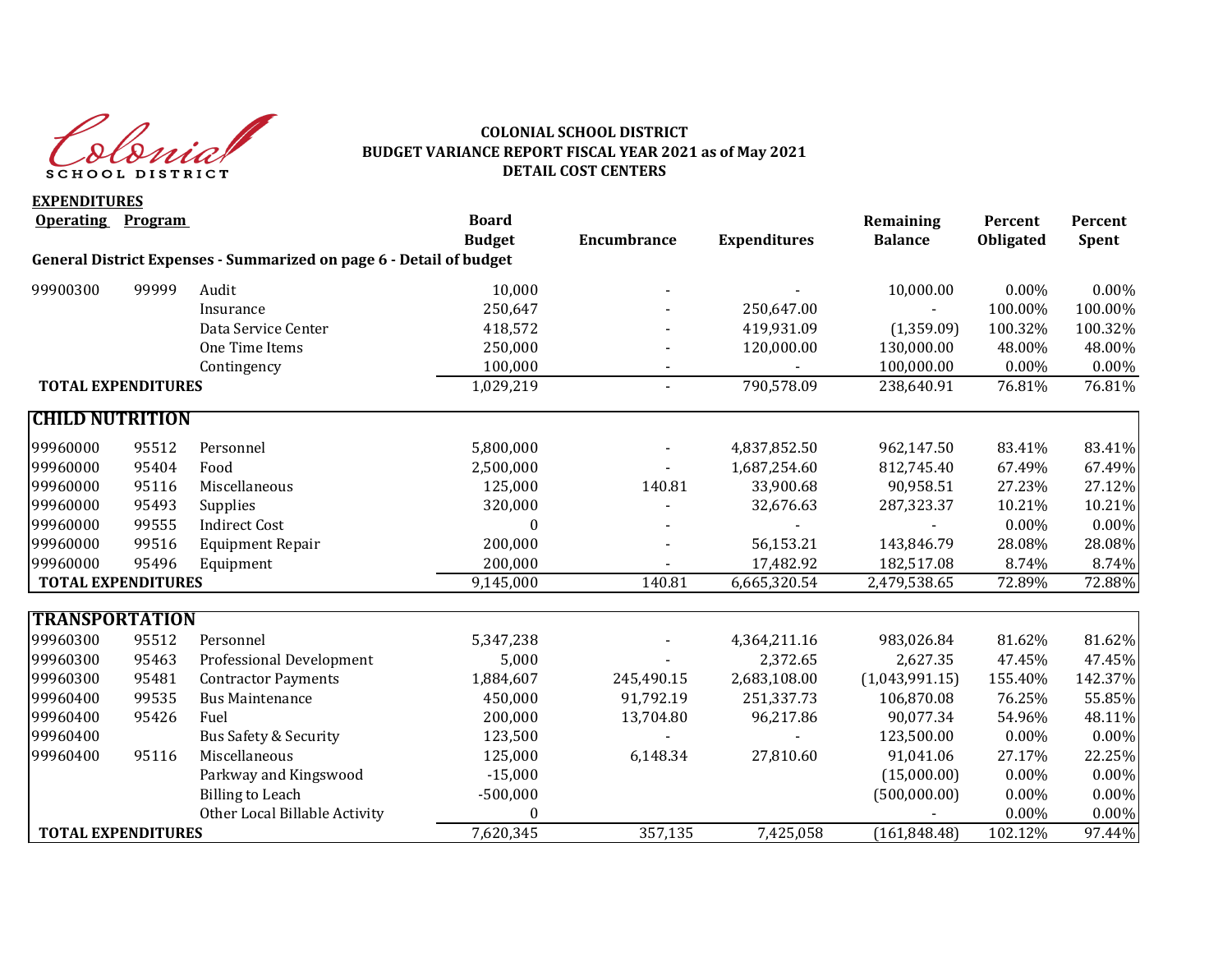# **JOHN G. LEACH - Summarized on page 8 - Detail of budget**

| 9340427A                  | 99999 | Southern Integration Program     | 18,132     | 925.14    | 15,130.44    | 2,076.42     | 88.55%   | 83.45%   |
|---------------------------|-------|----------------------------------|------------|-----------|--------------|--------------|----------|----------|
| 9340474A                  | 99999 | George Read Integration Program  | 26,234     | 12,316.71 | 13,072.49    | 844.80       | 96.78%   | 49.83%   |
| 9340490A                  | 99999 | William Penn Integration Program | 17,360     |           | 2,439.73     | 14,920.27    | 14.05%   | 14.05%   |
| 9340522A                  | 99999 | <b>Wallin Adult Integration</b>  | 19,575     |           |              | 19,575.00    | $0.00\%$ | $0.00\%$ |
| 9340514A                  | 99999 | Leach Principal's Budget         | 72,761     | 13.993.98 | 28,400.40    | 30,366.62    | 58.27%   | 39.03%   |
| 9340514A                  | 95254 | <b>Vocational Expenses</b>       | 5,400      | 3,381.58  | 820.89       | 1.197.53     | 77.82%   | 15.20%   |
| 9340514A                  | 99545 | <b>Related Services</b>          | 9,000      | 3,777.00  |              | 5,223.00     | 41.97%   | $0.00\%$ |
| 9340514A                  | 99546 | <b>Assistive Technology</b>      | 10.800     | 1,850.00  | 8,950.69     | (0.69)       | 100.01%  | 82.88%   |
| 9340514A                  | 95468 | Summer School                    | 9,000      |           |              | 9,000.00     | $0.00\%$ | $0.00\%$ |
| 99900300                  | 95228 | Substitutes                      | 15.000     |           | 11.267.12    | 3.732.88     | 75.11%   | 75.11%   |
| 99900300                  | 99999 | General (Incl. Transportation)   | 845.000    | 4.067.65  | 27.889.14    | 813.043.21   | 3.78%    | 3.30%    |
| 99940200                  | 99999 | <b>Division I Salaries</b>       | 8,730,936  |           | 6,253,274.28 | 2,477,661.72 | 71.62%   | 71.62%   |
| 99940400                  | 99999 | Local Salaries & Benefits        | 3,826,065  | 66.002.00 | 2,986,355.44 | 773.707.56   | 79.78%   | 78.05%   |
| 99960200                  | 95419 | Energy/Utilities                 | 28.800     | 18.047.80 | 32,199.33    | (21, 447.13) | 174.47%  | 111.80%  |
| 99970200                  | 99999 | Minor Capital                    | 10,158     |           |              | 10,158.00    | $0.00\%$ | $0.00\%$ |
| <b>TOTAL EXPENDITURES</b> |       |                                  | 13,644,221 | 124,362   | 9,379,800    | 4,140,059.19 | 69.66%   | 68.75%   |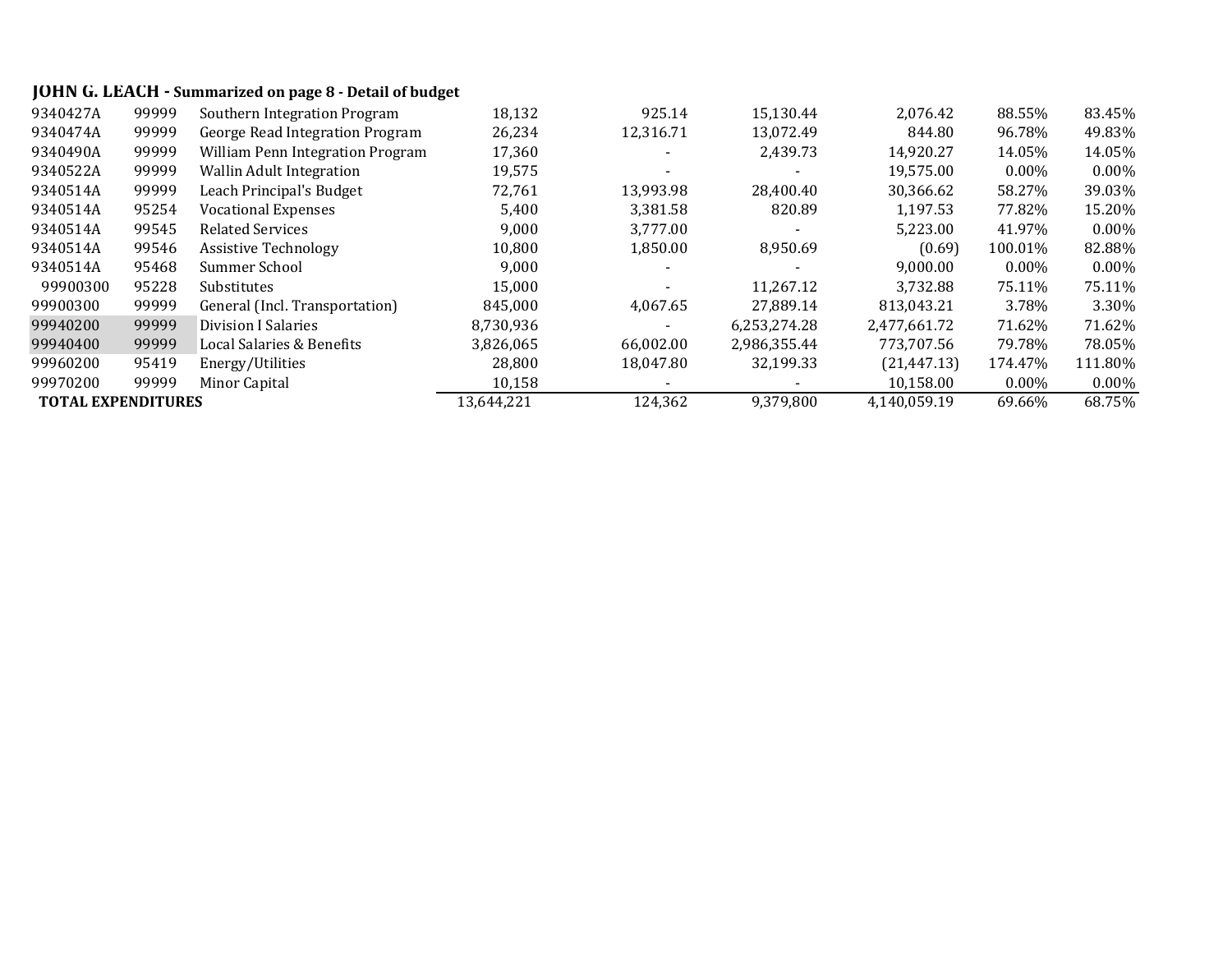Colonial SCHOOL DISTRICT

### **COLONIAL SCHOOL DISTRICT BUDGET VARIANCE REPORT FISCAL YEAR 2021 as of May 2021 LOCAL TAX COLLECTIONS**

|                           | <b>Current</b> | <b>Debt</b>    |                |              |
|---------------------------|----------------|----------------|----------------|--------------|
| <b>Month</b>              | <b>Expense</b> | <b>Service</b> | <b>Tuition</b> | <b>MCI</b>   |
| July                      | 113,467.14     | 11,918.26      | 27,538.37      | 6,347.27     |
| August                    | 1,379,263.70   | 109,118.06     | 278,944.10     | 67,554.34    |
| September                 | 5,625,354.33   | 503,429.41     | 1,289,557.76   | 312,125.42   |
| October                   | 38,887,652.54  | 3,481,066.55   | 8,927,962.78   | 2,160,179.19 |
| November                  | 553,984.40     | 47,260.97      | 120,639.55     | 29,228.32    |
| December                  | 221,914.33     | 19,766.05      | 49,894.39      | 12,126.58    |
| January                   | 497,688.34     | 53,561.45      | 136,222.49     | 33,037.82    |
| February                  | 323,948.16     | 42,301.66      | 107,502.64     | 26,078.12    |
| March                     | 295,745.71     | 32,007.29      | 80,875.13      | 19,650.71    |
| April                     | 123,981.25     | 11,230.56      | 27,994.17      | 6,828.28     |
| May                       | 86,547.78      | 11,534.18      | 28,488.36      | 6,967.17     |
| June                      |                |                |                |              |
| <b>Transfers to Leach</b> |                |                |                |              |
| Sr Citizen Prop Relief    |                |                |                |              |
| <b>Total Collected</b>    | 48,109,547.68  | 4,323,194.44   | 11,075,619.74  | 2,680,123.22 |
| <b>Budget</b>             | 48,254,989     | 4,384,546      | 11,248,629     | 3,181,063    |
| % Collected               | 99.70%         | 98.60%         | 98.46%         | 84.25%       |

Receipts are recorded in the month in which they are received.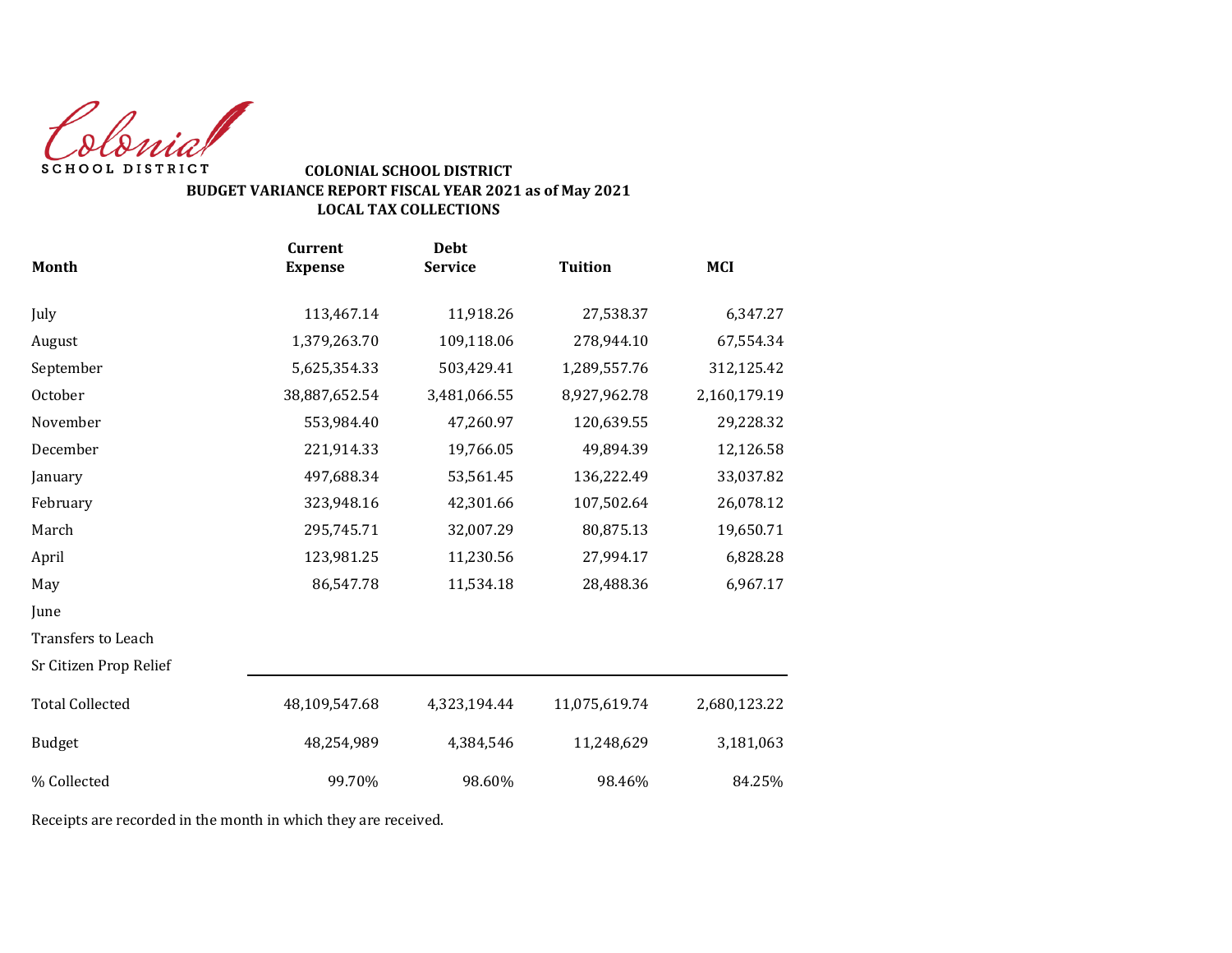

### **COLONIAL SCHOOL DISTRICT COMPARISON OF LOCAL FUND PROPERTY TAX RECEIPTS FOR CURRENT OPERATIONS WITH THE PRIOR TWO FISCAL YEARS**

| <b>Month</b>                | <b>Fiscal Year 2019</b> | <b>Fiscal Year 2020</b> | <b>Fiscal Year 2021</b> |
|-----------------------------|-------------------------|-------------------------|-------------------------|
| July                        | 77,195.64               | 28,036.81               | 113,467.14              |
| August                      | 551,051.59              | 979,008.51              | 1,379,263.70            |
| September                   | 5,042,786.51            | 6,045,626.70            | 5,625,354.33            |
| October                     | 39,470,274.25           | 38,434,095.70           | 38,887,652.54           |
| November                    | 973,592.92              | 649,865.52              | 553,984.40              |
| December                    | 356,878.57              | 277,872.51              | 221,914.33              |
| January                     | 195,603.77              | 170,989.00              | 497,688.34              |
| February                    | 134,265.50              | 159,408.88              | 323,948.16              |
| March                       | 241,167.37              | 272,063.86              | 295,745.71              |
| April                       | 129,089.72              | 93,456.86               | 123,981.25              |
| May                         | 98,109.95               | 107,775.26              | 86,547.78               |
| June                        | 97,336.04               | 104,933.93              |                         |
| Senior Citizens' Tax Rebate | 1,130,131.81            | 1,137,985.58            |                         |
| Year To Date Receipts       | \$48,497,483.64         | 48,461,119.12           | 48,109,547.68           |
| Projected Tax Receipts      | \$46,281,607            | \$47,084,564            | 48,254,989              |
| % of Annual Tax Collections | 104.79%                 | 102.92%                 | 99.70%                  |